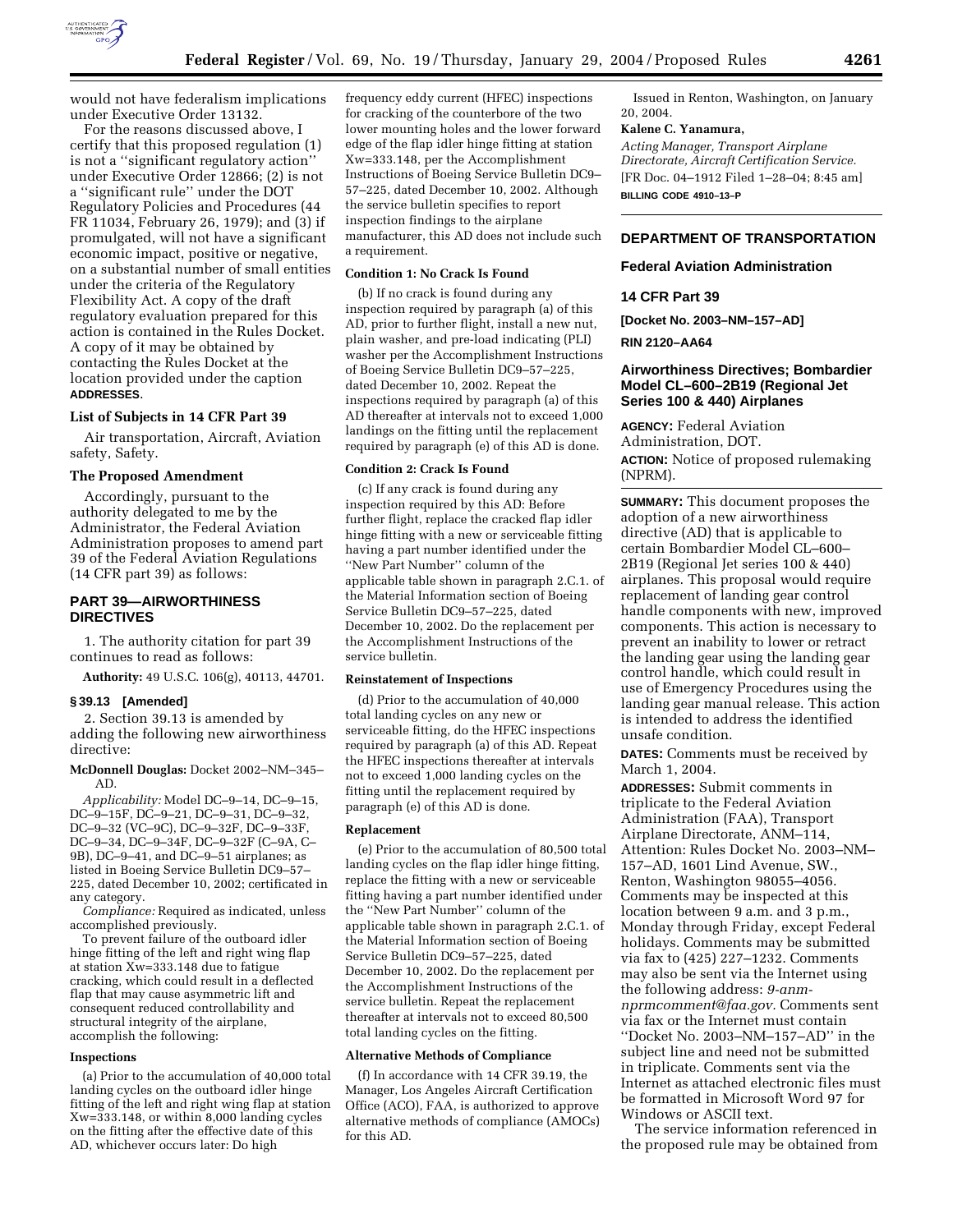Bombardier, Inc., Canadair, Aerospace Group, P.O. Box 6087, Station Centreville, Montreal, Quebec H3C 3G9, Canada. This information may be examined at the FAA, Transport Airplane Directorate, 1601 Lind Avenue, SW., Renton, Washington; or at the FAA, New York Aircraft Certification Office, 1600 Stewart Avenue, Westbury, New York.

**FOR FURTHER INFORMATION CONTACT:** Dan Parrillo, Aerospace Engineer, Systems and Flight Test Branch, ANE–172, FAA, New York Aircraft Certification Office, 1600 Stewart Avenue, Westbury, New York, 11590; telephone (516) 228–7305; fax (516) 794–5531.

# **SUPPLEMENTARY INFORMATION:**

### **Comments Invited**

Interested persons are invited to participate in the making of the proposed rule by submitting such written data, views, or arguments as they may desire. Communications shall identify the Rules Docket number and be submitted in triplicate to the address specified above. All communications received on or before the closing date for comments, specified above, will be considered before taking action on the proposed rule. The proposals contained in this action may be changed in light of the comments received.

Submit comments using the following format:

• Organize comments issue-by-issue. For example, discuss a request to change the compliance time and a request to change the service bulletin reference as two separate issues.

• For each issue, state what specific change to the proposed AD is being requested.

• Include justification (*e.g.*, reasons or data) for each request.

Comments are specifically invited on the overall regulatory, economic, environmental, and energy aspects of the proposed rule. All comments submitted will be available, both before and after the closing date for comments, in the Rules Docket for examination by interested persons. A report summarizing each FAA-public contact concerned with the substance of this proposal will be filed in the Rules Docket.

Commenters wishing the FAA to acknowledge receipt of their comments submitted in response to this action must submit a self-addressed, stamped postcard on which the following statement is made: ''Comments to Docket Number 2003–NM–157–AD.'' The postcard will be date stamped and returned to the commenter.

# **Availability of NPRMs**

Any person may obtain a copy of this NPRM by submitting a request to the FAA, Transport Airplane Directorate, ANM–114, Attention: Rules Docket No. 2003–NM–157–AD, 1601 Lind Avenue, SW., Renton, Washington 98055–4056.

# **Discussion**

Transport Canada Civil Aviation (TCCA), which is the airworthiness authority for Canada, notified the FAA that an unsafe condition may exist on certain Bombardier Model CL–600– 2B19 (Regional Jet series 100 & 440) airplanes. TCCA advises that there have been two in-flight incidents where the slider within the landing gear control handle (LGCH) fractured during gear selection. This condition, if not corrected, could result in an inability to lower or retract the landing gear using the LGCH, which could result in use of Emergency Procedures using the landing gear manual release.

# **Explanation of Relevant Service Information**

Bombardier has issued Service Bulletin 601R–32–084, dated May 17, 2002, which describes procedures for replacing the landing gear control handle with a new landing gear handle, which eliminates the need for temporary periodic inspections for the existing landing gear control handle. Accomplishment of the actions specified in the service bulletin is intended to adequately address the identified unsafe condition. TCCA classified this service bulletin as mandatory and issued Canadian airworthiness directive CF–2003–03, dated February 3, 2003, in order to assure the continued airworthiness of these airplanes in Canada.

#### **FAA's Conclusions**

This airplane model is manufactured in Canada and is type certificated for operation in the United States under the provisions of § 21.29 of the Federal Aviation Regulations (14 CFR 21.29) and the applicable bilateral airworthiness agreement. Pursuant to this bilateral airworthiness agreement, TCCA has kept the FAA informed of the situation described above. The FAA has examined the findings of TCCA, reviewed all available information, and determined that AD action is necessary for products of this type design that are certificated for operation in the United States.

# **Explanation of Requirements of Proposed Rule**

Since an unsafe condition has been identified that is likely to exist or

develop on other airplanes of the same type design registered in the United States, the proposed AD would require accomplishment of the actions specified in the service bulletin described previously, except as discussed below.

# **Difference Between Proposed Rule and Referenced Service Bulletin**

Operators should note that, although the Accomplishment Instructions of the referenced service bulletin describe procedures for completing and submitting a comment sheet related to service bulletin quality and a sheet recording compliance with the service bulletin, this proposed AD would not require those actions. The FAA does not need this information from operators.

# **Cost Impact**

The FAA estimates that 184 airplanes of U.S. registry would be affected by this proposed AD, that it would take approximately 1 work hour per airplane to accomplish the proposed replacement, and that the average labor rate is \$65 per work hour. Based on these figures, the cost impact of the proposed AD on U.S. operators is estimated to be \$11,960, or \$65 per airplane.

The cost impact figure discussed above is based on assumptions that no operator has yet accomplished any of the proposed requirements of this AD action, and that no operator would accomplish those actions in the future if this proposed AD were not adopted. The cost impact figures discussed in AD rulemaking actions represent only the time necessary to perform the specific actions actually required by the AD. These figures typically do not include incidental costs, such as the time required to gain access and close up, planning time, or time necessitated by other administrative actions. The manufacturer may cover the cost of replacement parts associated with this proposed AD, subject to warranty conditions.

## **Regulatory Impact**

The regulations proposed herein would not have a substantial direct effect on the States, on the relationship between the national Government and the States, or on the distribution of power and responsibilities among the various levels of government. Therefore, it is determined that this proposal would not have federalism implications under Executive Order 13132.

For the reasons discussed above, I certify that this proposed regulation (1) is not a ''significant regulatory action'' under Executive Order 12866; (2) is not a ''significant rule'' under the DOT